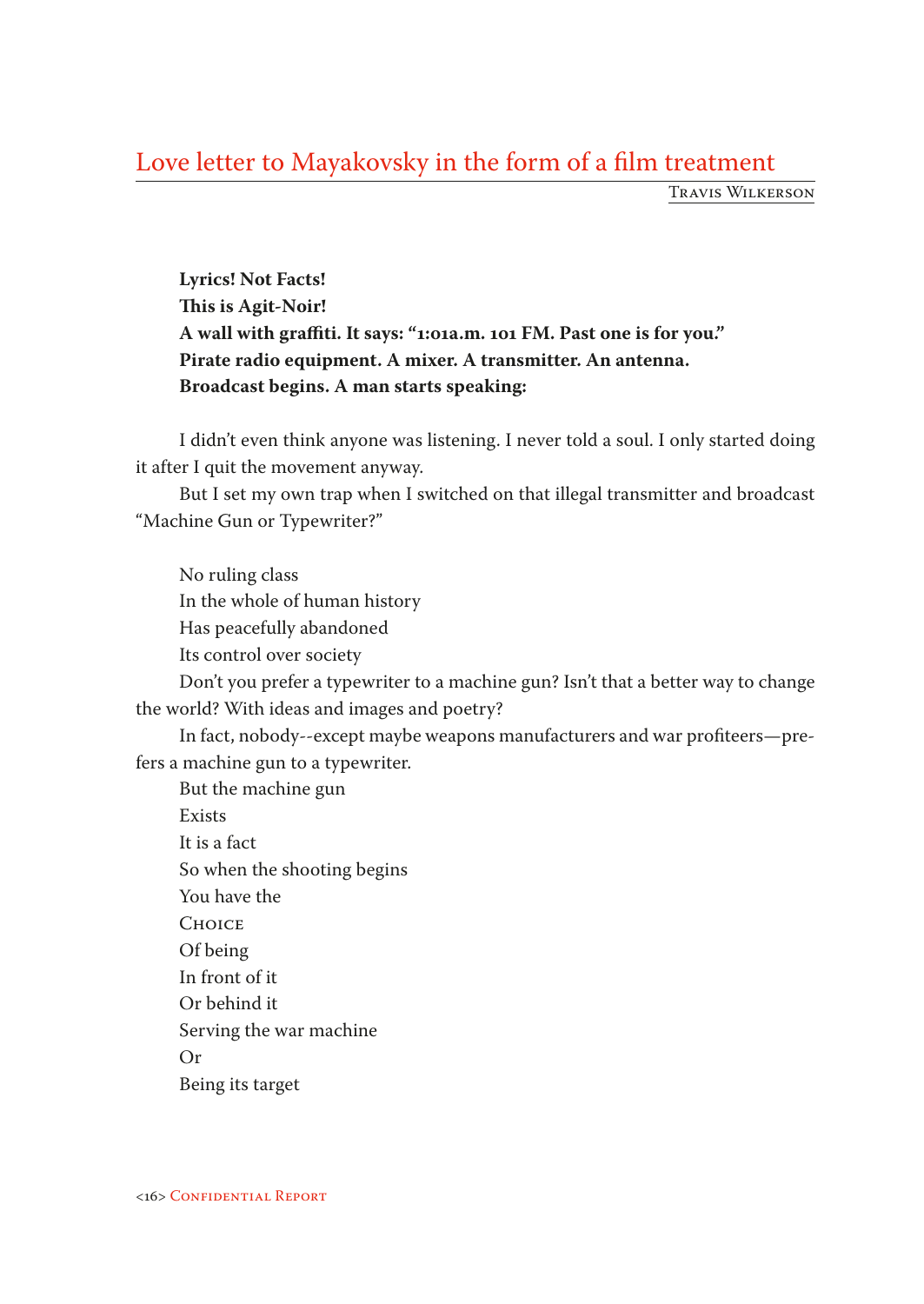As soon as I finish the show, I get an email from an address I don't know. Four words long: "Machine gun of course."

I have no idea how you could have known who I was or how you figured out my email address, but of course I reply.

"Who is this?"

Then –before I even get an answer– I write again: "Meet me."

No name. No description. Just those four words. But somehow, across the crowded bar, I recognize you immediately. We begin speaking as if in mid-conversation.

I convince you to drive to with me to Griffith Park to try and find the mountain lion. We wake up from our first night together in a cage in the old zoo sharing a sleeping bag I had in my car.

I take you to the flower district. We wander through row after row. I lose all sense of time. I have never wanted anything so much in my life.

I buy you flowers.

You only want Black Dahlias.

I should have understood what this meant.

Finally, you come home to my apartment. We make love in the late-morning. We lose ourselves in each other.

It goes without saying I was bound to fall in love with you.

Later on, you disappear. And so I look for you. Each and every place I can remember being together with you. I return to the "scenes of our crimes." Because I'm a filmmaker, I take my camera.

Nothing is concrete without an image.

You never wanted your picture taken, ever. Does that seem strange now? I hate having my picture taken too.

So you've literally vanished without a trace. And so I return to the beginning--the radio.

After Mayakovsky's last poem, past one.

The broadcast is aimed expressly at you. It is for your ears only. Everyone else can fuck off.

*On the wall is a map of their relationship; each of the places he visited and filmed is marked with an X.* 

I'm not the sort to name names, so I won't give yours. But if you're listening, and you recognize yourself these stories, then "past one" is for you.

Our story is defined by its borders.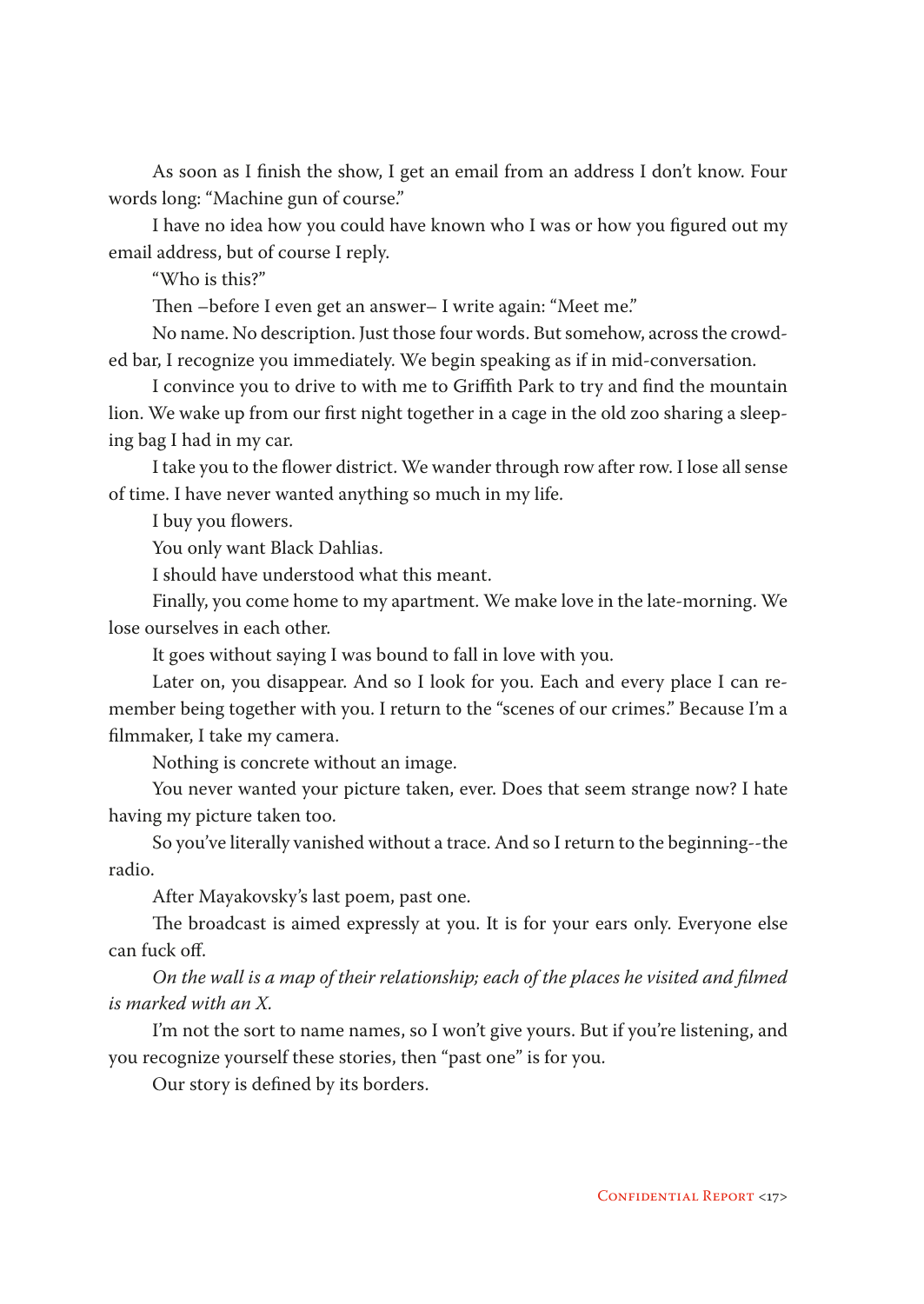I ask you to meet me downtown, in a bar near the library. The bar is full of books no one ever reads. The books are like props.

We walk from there to the LA Times building, in the belly of downtown. At certain times of day, city hall casts its shadow on the other building. In other cycles of light, the Times building casts its shadow back on city hall.

You tell me a story I think I've heard before but somehow don't remember any of the details of. About a bombing there that was blamed on the unions. The bombing marked the formal beginning of an official war against organized labor in Los Angeles.

Special units. Anarchist bomb squads. Red squads. Intelligence bureaus.

I say: the bombing changed the course of the city's history, but not in the way people think. Los Angeles became a place where violence against the people was tolerated and even cheered.

You look right at me: Became a place? Conquest. Settlement. War. Class War. That's a pretty straight line.

Violence is inscribed in the founding of this city. In every brick and every shadow. Can we get another drink now? We both say it.

You were so fucking beautiful laying me to shame.

At some point I become obsessed with the fragment of a song.

Kill The Boers, The Racists!

You finally say, Jesus Christ. Can you stop playing that song?

You take me to Angel's Flight. You want to tell me something about Angel's Flight. But we kiss the whole way up and again the whole way down. You never get around to what you want to tell me about Angel's Flight.

Later on, a different night, a different month, I finish an article and say, you want to see something scary? I drive you to the old Rampart Division building.

The Rampart Division is eight square-miles, a densely populated, super poor, immigrant, just west of downtown.

The Rampart Division created CRASH:

**COMMUNITY RESOURCES AGAINST STREET** Hoodlums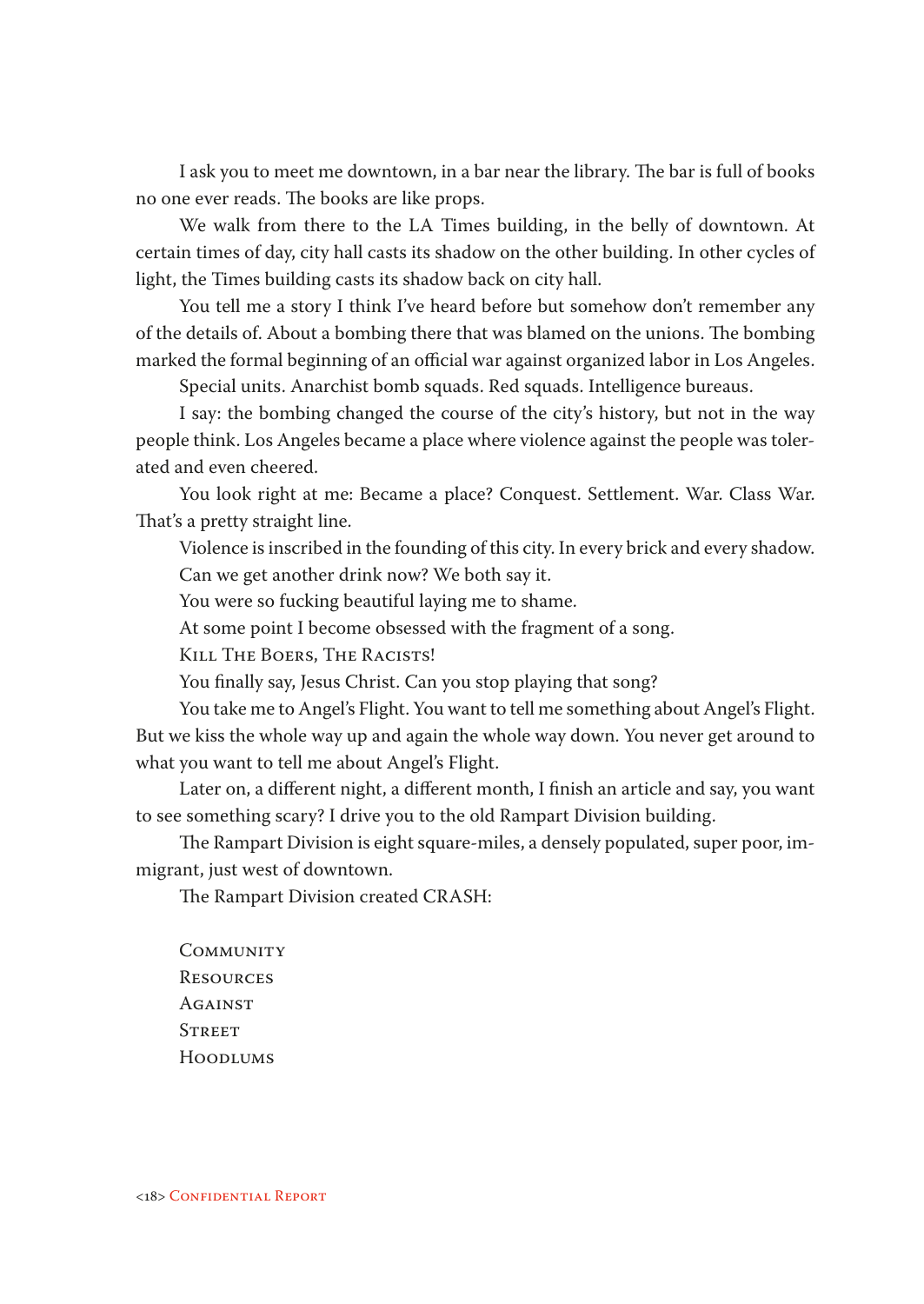In practice, Crash was the largest, most violent, most corrupt, and most protected gang in the city's history.

They were the source of eight square miles of terror.

They harassed, intimidated, assaulted, framed, beat, tortured, dealt all the drugs and stole all the money.

They'd get together at a bar near Dodger Stadium to celebrate shootings. They handed out plaques, with red or black playing cards. Killing people was more prestigious than wounding people; you'd get black cards instead of red on the plaque.

And then, without a breath, what bar was it anyway?

I tell you. The Short Stop.

I like that bar, you say.

And then you make me take you there. Even worse, you made me dance.

You say, it goes without saying that if I can't dance, I won't be part of your revolution.

Outside in the streets, while I fumble for my keys, we start kissing, and kiss for so long that my lips are still red the next morning.

There's a coyote watching us the whole time.

We go to the oldest museum in the city. We look at immortal animals. Conquest taxidermy. I can't stop looking at the buffalos. There's a coyote upstairs, with a cat in his mouth.

In the basement, we stop in front of a redwood tree turned into a bench. You say something in German. I didn't know you could speak German.

You say, pointing to the circles on the redwood, "this is where I stood, and this is the size of the blast I set off."

I can't tell whether you are joking.

I take you to Mt. Zion. I had to take you to Mt. Zion. I had just written a film about it. There is a graveyard in East L.A., Mt. Zion. It is more or less abandoned. Locked up and forgotten. You have to climb the fence if you want to get in. Mt. Zion lies in ruins.

It sits in the heart of an overwhelmingly Spanish-speaking neighborhood. But that's not why it's abandoned.

Next door is the "Home of Peace," another Jewish cemetery. Only that one is meticulously maintained, with a large grounds crew working every day.

What's different about Mt. Zion is that it's a graveyard for the poor.

It was founded for Jews who died in abject poverty and who barred from burial in most so-called "white" cemeteries.And it's in this wretched pauper's cemetery that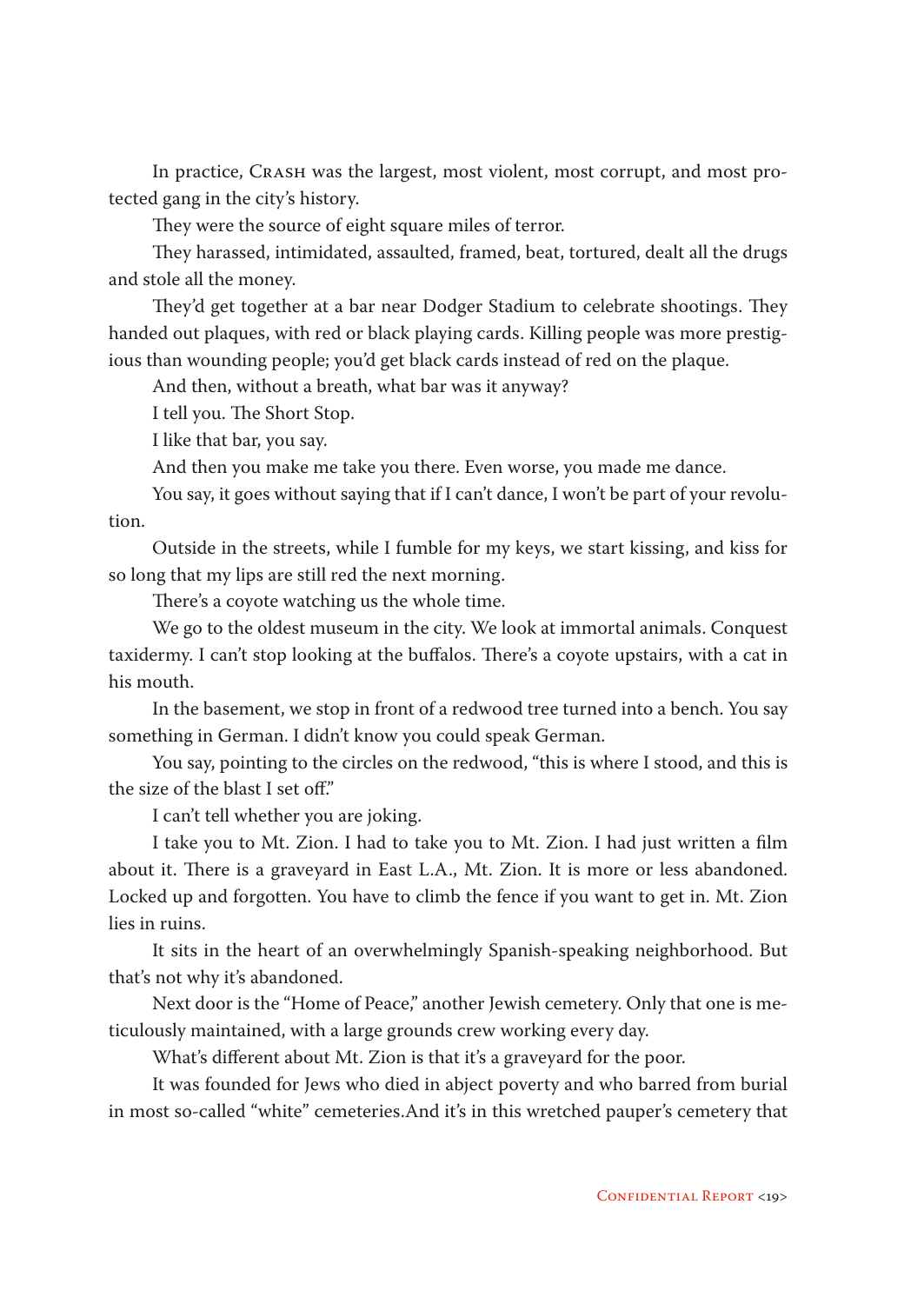you'll find the grave of Lamed Shapiro, whose remarkable writing is nearly as forgotten as the graveyard.

Once you've read them, you can't possibly forget them. They are filled with sudden, inexplicable savagery. They are abjectly radical: filled with rape, murder, cannibalism. Redemption is a bitter farce. Violence begets nothing but more and more monstrous violence.

By the time he dies in '48, he's living in a friend's garage in Echo Park. He'd stopped writing and was a terrible alcoholic. He and his writing had more or less been forgotten already.

In 1969, the burial society folded and care was placed in the hands of the Jewish Federation. No one even knows who owns Mt. Zion anymore.

Where else could he possibly end up, this poor Jewish radical, then a place such as this, a landscape of radical violence equal almost precisely to his writing, where nothing and no one is redeemed, and where even the tiniest infants have been forgotten and abandoned under garbage, broken concrete, and filth?

That night, we make the saddest, most beautiful love imaginable.

You say, "I think perhaps you are even more apocalyptic than I."

And I can swear you are falling in love too.

The moments that change everything are barely noticed in time.

I give you a book. The writings of the German Red Army. I give it to you almost as an afterthought, from piles of books I've collected but never read. Like props in a movie. I give it to you mostly because you like Bonnie and Clyde so much.

The book is like a time bomb. It changes the way you look at everything, me most of all.

It unfolds like a slow-motion nightmare.

For example: We find ourselves at a bar. Someone's running his mouth about baseball. The bar is mostly empty. A couple of guys are playing pool.

A girl at the bar flips backwards off of her stool, hitting her head hard on the concrete floor. She's having a seizure.

We move to help her. No one else in the bar even moves. The guys playing pool resume their game as if nothing happened.

The bar manager comes out looking scared as shit. He won't call an ambulance. He's worried the cops will look around the bar.

We sit with her on the floor until she finally comes to, then help her to our car.

On the way out the door, you shout back at the bar, at no one in particular, "you're fucking despicable."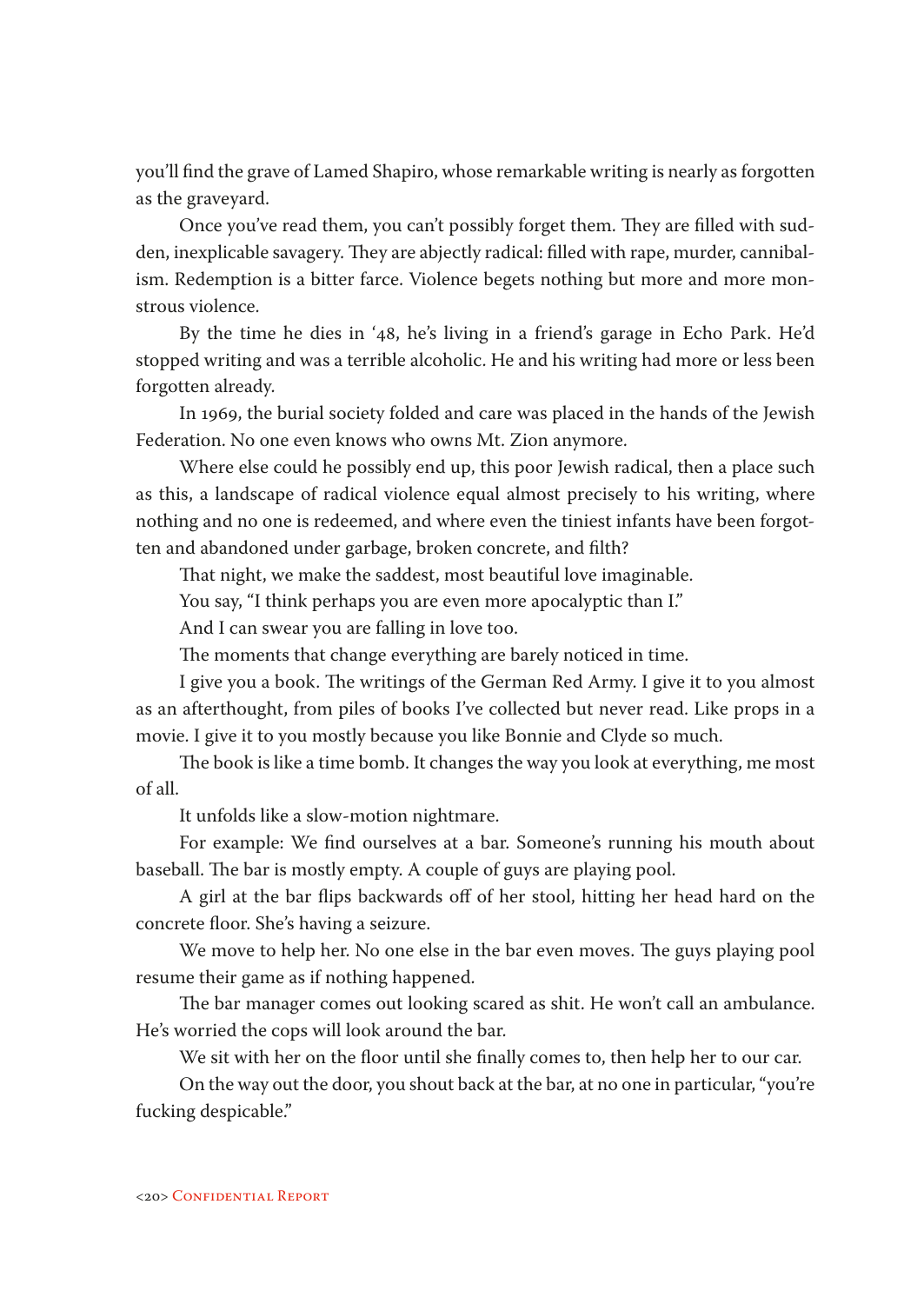The girl asks, can you take me home?

You say, you need to see a doctor. You hit your head hard.

The girl says, please just take me home. I don't have any insurance. I don't have any money.

You say, you really need to see a doctor.

We drive her to the hospital anyway. Everybody is quiet except for the sounds of the girl crying.

On the way back home, now in the middle of the night, we come across two police cars stopped in the downtown streets. In fact, it is in the middle of the Rampart district.

In the shadows on the edge of one of the car's headlights, at least two cops are beating the hell out of a man lying face down.

Jesus Christ, you say, stop the car!

I could swear I make eye contact with one of the cops.

Are you fucking crazy, I say. Are you seriously fucking crazy?

You say, stop the fucking car!

But I speed up and drive off anyway.

You're no fucking different from anyone in that bar, you say.

I'm not answering and I'm driving fast.

I swear to god a mountain lion runs in front of the car, near downtown Los Angeles, and I nearly hit it. I slam on the brakes and the animal runs off.

That had to be a dog, you say.

That wasn't a fucking dog.

Later, I'm sitting in the living room watching TV, trying to calm down.

You walk out of the bedroom holding the book and start to read:

## **The primacy of practice**

**They are more embarrassed when they are caught misquoting Marx than when they are caught lying in their practice.** 

**Talking is their practice.** 

**That's not a revolutionary method of intervention.**

**Without political practice, reading Capital is nothing more than bourgeois study.** 

**Without political practice, political programs are just so much twaddle.** 

**Without political practice, proletarian internationalism is only hot air.** 

**Adopting a proletarian position in theory implies putting it into practice.**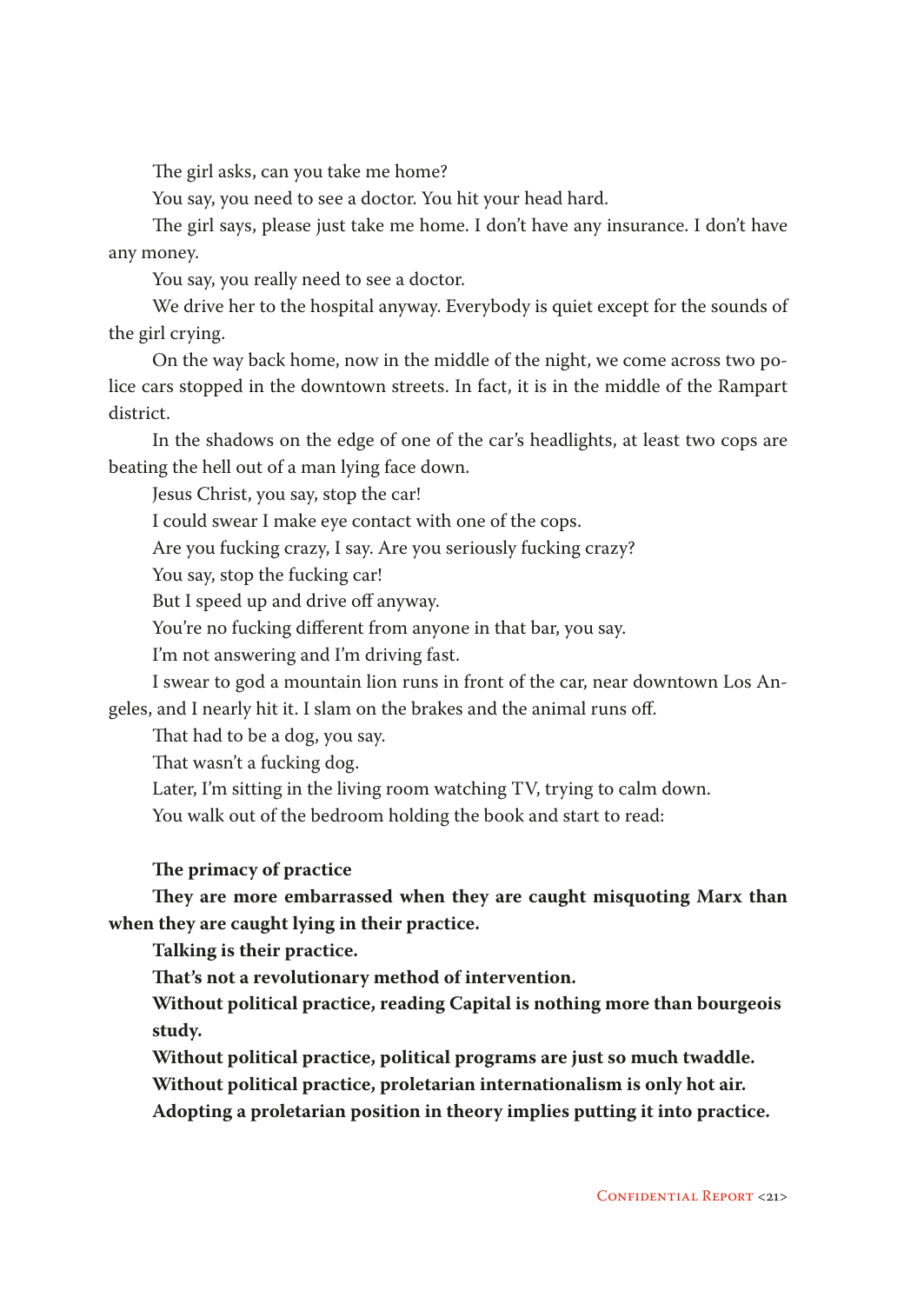Fuck you, you say. And slam the door.

I'd like to tell you it gets better but it only gets worse.

Three days later, there is a knock at my door. Agents from the fcc. They serve me with a letter. My pirate radio station has been detected. I must cease broadcasting effective immediately. If I don't, they'll return with a warrant, seize the transmitter and charge me with crimes. That is the end of my station.

We begin to fight constantly. You accuse me of cowardice and hypocrisy--the worst things imaginable to you. The fighting gets worse.

You're reading to me again.

**It was an error, however, to make their own propaganda dependent on supply and demand: no transmitter because they had no license for it, no sabotage because capitalism wouldn't collapse immediately as a result.**

You say, she's talking directly to you here, then explode like a storm, then leave for the night.

But it was even after that when you noticed the small passage on Ulrike Meinhoff's brain.

**In 2002, it came to light that the government had arranged for Ulrike Meinhof's brain to be surreptitiously removed during her autopsy and delivered to a state neurologist. The state was still curious as to whether "left-wing terrorism" might in fact be the result of some kind of neurological disorder Meinhof's brain was then stored away in a cardboard box where it remained untouched for twenty years.** 

After you read that story aloud you looked at me with bombs in your eyes.

They could take my brain out and cut it up and you wouldn't even do anything about that, would you?

Occupy. Occupy. Occupy…

So at the first it seems to offer us a respite.

It appears out of nowhere like an army walking out of a fog.

I don't even remember when you first when down there. It took me at least a month.

You start sleeping there. I never slept there once.

I don't even know what you're saying. You sound to me like you've joined a cult. Of course we drift further and further and further apart.

But where on earth are its fucking demands?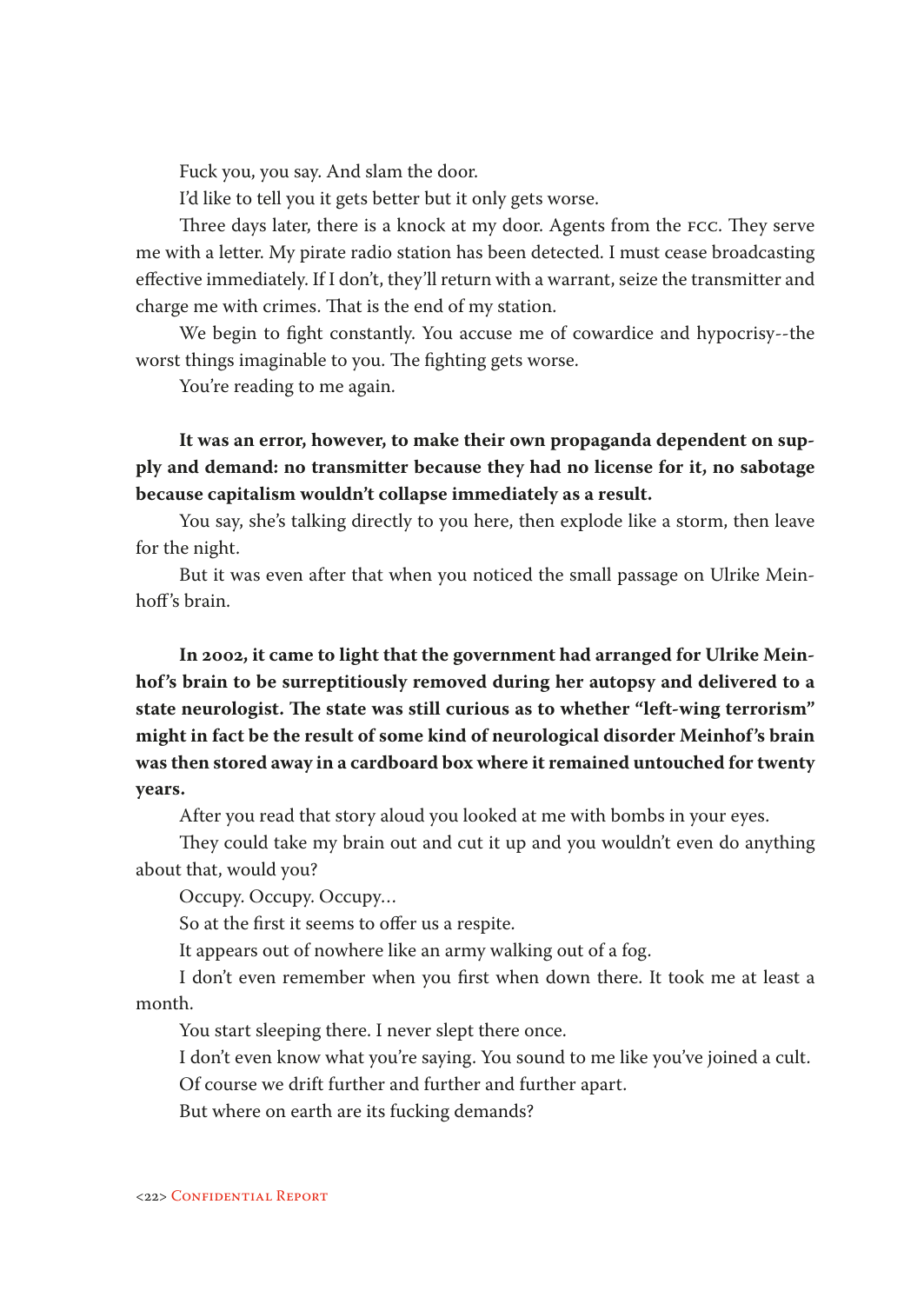I don't see you for days at a time.

It seems to me like maybe you've started using again, too.

One time when I meet you down there, I see you talking to a guy in a way that makes me uneasy.

It's been a free fall. After months and weeks and days of rehearsal, it's finally the moment.

You say, of course we're getting arrested. Of course. It doesn't even occur to you that we might disagree on this point. How could you possibly think that?

I have to leave town the very next day. I'd scheduled that screening for months. You've known about that for months.

Are you kidding me? Are you fucking kidding me?

And so we walk separate paths. You walk towards the police. I walk out of the park.

I'm rationalizing non-stop.

But the fact is that I don't even wait to find out if you get bailed out of jail.

I just leave town.

I'm thinking about you, and a woman in the bar falls down and cuts open her head.

I try not to think about you, afraid the plane might fall right out of the sky. But of course I can't stop. The plane lands anyway.

I call and text and email a thousand times each. I must have sounded like a lunatic.

By the time I finally gets back, I'm out of my head. And you've disappeared completely.

When they publish in the paper the names of people arrested at the eviction, your name isn't even on the list. It doesn't make sense.

I spend time calling hospitals. It doesn't lead to anything.

I'm downtown when I see someone I recognize from Occupy. It's the guy I'd seen you with in a way that left me uneasy. I ask his if he's seen you, knows anything about where you might be. The guy looks kind of stunned. Uncomfortable. He says, don't you know? She OD'd. I thought you knew.

It can't possibly be true.

I call the hospitals again. Check with the county but I can't find anything.

You disappear without a trace.

I read in the paper that the Occupy encampment was infiltrated by at least 19 agents from the LAPD. I try to imagine which people they might have been.